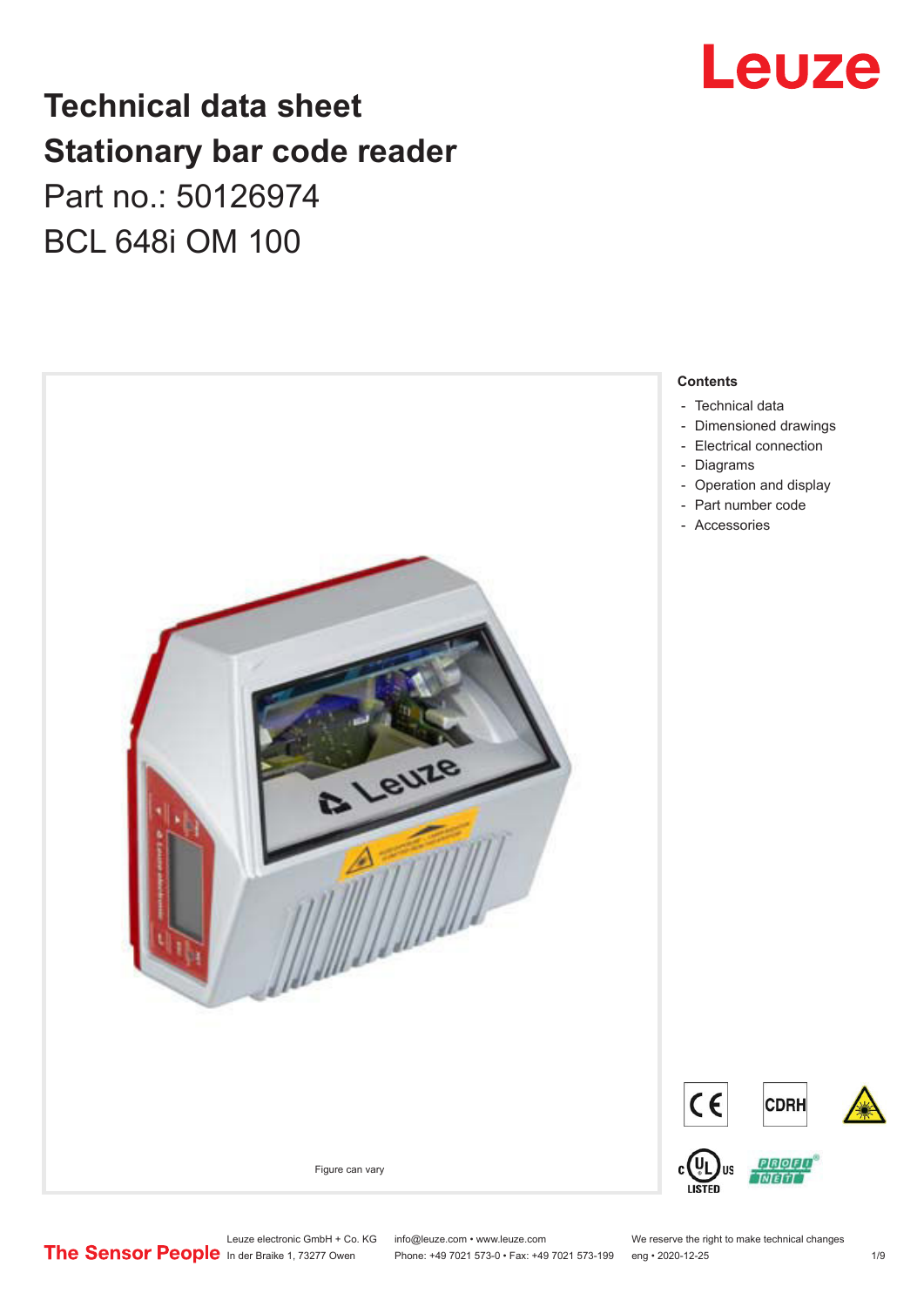### <span id="page-1-0"></span>**Technical data**

#### **Basic data**

| <b>Series</b>                              | <b>BCL 600i</b>                                                                                                                                                                                                                |
|--------------------------------------------|--------------------------------------------------------------------------------------------------------------------------------------------------------------------------------------------------------------------------------|
| <b>Functions</b>                           |                                                                                                                                                                                                                                |
| <b>Functions</b>                           | Alignment mode                                                                                                                                                                                                                 |
|                                            | AutoConfig                                                                                                                                                                                                                     |
|                                            | AutoControl                                                                                                                                                                                                                    |
|                                            | AutoReflAct                                                                                                                                                                                                                    |
|                                            | Code fragment technology                                                                                                                                                                                                       |
|                                            | <b>LED</b> indicator                                                                                                                                                                                                           |
|                                            | Reference code comparison                                                                                                                                                                                                      |
| <b>Characteristic parameters</b>           |                                                                                                                                                                                                                                |
| <b>MTTF</b>                                | 42.4 years                                                                                                                                                                                                                     |
| <b>Read data</b>                           |                                                                                                                                                                                                                                |
| Code types, readable                       | 2/5 Interleaved                                                                                                                                                                                                                |
|                                            | Codabar                                                                                                                                                                                                                        |
|                                            | Code 128                                                                                                                                                                                                                       |
|                                            | Code 39                                                                                                                                                                                                                        |
|                                            | Code 93                                                                                                                                                                                                                        |
|                                            | <b>EAN 128</b>                                                                                                                                                                                                                 |
|                                            | <b>EAN 8/13</b>                                                                                                                                                                                                                |
|                                            | <b>EAN Addendum</b>                                                                                                                                                                                                            |
|                                            | GS1 Databar Expanded                                                                                                                                                                                                           |
|                                            | <b>GS1 Databar Limited</b>                                                                                                                                                                                                     |
|                                            | <b>GS1 Databar Omnidirectional</b>                                                                                                                                                                                             |
|                                            | <b>UPC</b>                                                                                                                                                                                                                     |
| Scanning rate, typical                     | $1,000$ scans/s                                                                                                                                                                                                                |
| Bar codes per reading gate, max.<br>number | 64 Piece(s)                                                                                                                                                                                                                    |
| <b>Optical data</b>                        |                                                                                                                                                                                                                                |
| <b>Reading distance</b>                    | 400  900 mm                                                                                                                                                                                                                    |
| <b>Light source</b>                        | Laser, Blue                                                                                                                                                                                                                    |
| Laser light wavelength                     | 405 nm                                                                                                                                                                                                                         |
| Laser class                                | 2, IEC/EN 60825-1:2007                                                                                                                                                                                                         |
| <b>Transmitted-signal shape</b>            | Continuous                                                                                                                                                                                                                     |
| Bar code contrast (PCS)                    | 60 %                                                                                                                                                                                                                           |
| <b>Modulus size</b>                        | $0.250.35$ mm                                                                                                                                                                                                                  |
| <b>Reading method</b>                      | Oscillating-mirror scanner                                                                                                                                                                                                     |
| where the distribution of the              | Matthew and and the context of the context of the context of the context of the context of the context of the context of the context of the context of the context of the context of the context of the context of the context |

**Beam deflection** Via rotating polygon wheel + stepping motor with mirror **Light beam exit Light beam exit Zero position at side at angle less than** 90° **Oscillating mirror frequency** 10 Hz **Max. swivel angle** 40

#### **Electrical data**

**Protective circuit** Short circuit protected

**Performance data**

| Supply voltage U <sub>n</sub> | 10  30 V, DC |
|-------------------------------|--------------|
| Power consumption, max.       | 14 W         |

### Leuze **Inputs/outputs selectable Output current, max.** 60 mA **Number of inputs/outputs selectable** 4 Piece(s) **Voltage type, outputs** DC **Switching voltage, outputs** Typ.<br>Voltage type, inputs DC. Typ.  $U_R / 0 V$ **Voltage type, inputs Switching voltage, inputs** Typ. Unit Unit Current. max. 6 mA Typ.  $U_B / 0 V$ **Input current, max. Type** PROFINET **Process Conformance class** B **Protocol** PROFINET RT **Switch functionality Integrated Transmission speed** 100 Mbit/s

**Service interface Type** USB **USB Configuration** via software Service **Connection Number of connections** 5 Piece(s) **Connection 1 Service interface Type of connection** USB **Connector type** USB 2.0 Standard-A **Connection 2 Function** Signal IN Signal OUT **Type of connection** Connector **Thread size** M12 **Type** Female **Material** Metal **No. of pins** 5 -pin **Encoding** A-coded **Connection 3 Function** PWR / SW IN / OUT **Type of connection** Connector **Thread size** M12 **Type Male Material** Metal **No. of pins** 5 -pin **Encoding** A-coded **Connection 4 Function** BUS IN **Type of connection** Connector **Thread size** M12 **Type** Female **Material** Metal **No. of pins** 4 -pin

Leuze electronic GmbH + Co. KG info@leuze.com • www.leuze.com We reserve the right to make technical changes<br>
The Sensor People in der Braike 1, 73277 Owen Phone: +49 7021 573-0 • Fax: +49 7021 573-199 eng • 2020-12-25 Phone: +49 7021 573-0 • Fax: +49 7021 573-199 eng • 2020-12-25 2/9

**Encoding** D-coded

**Interface**

**Profinet**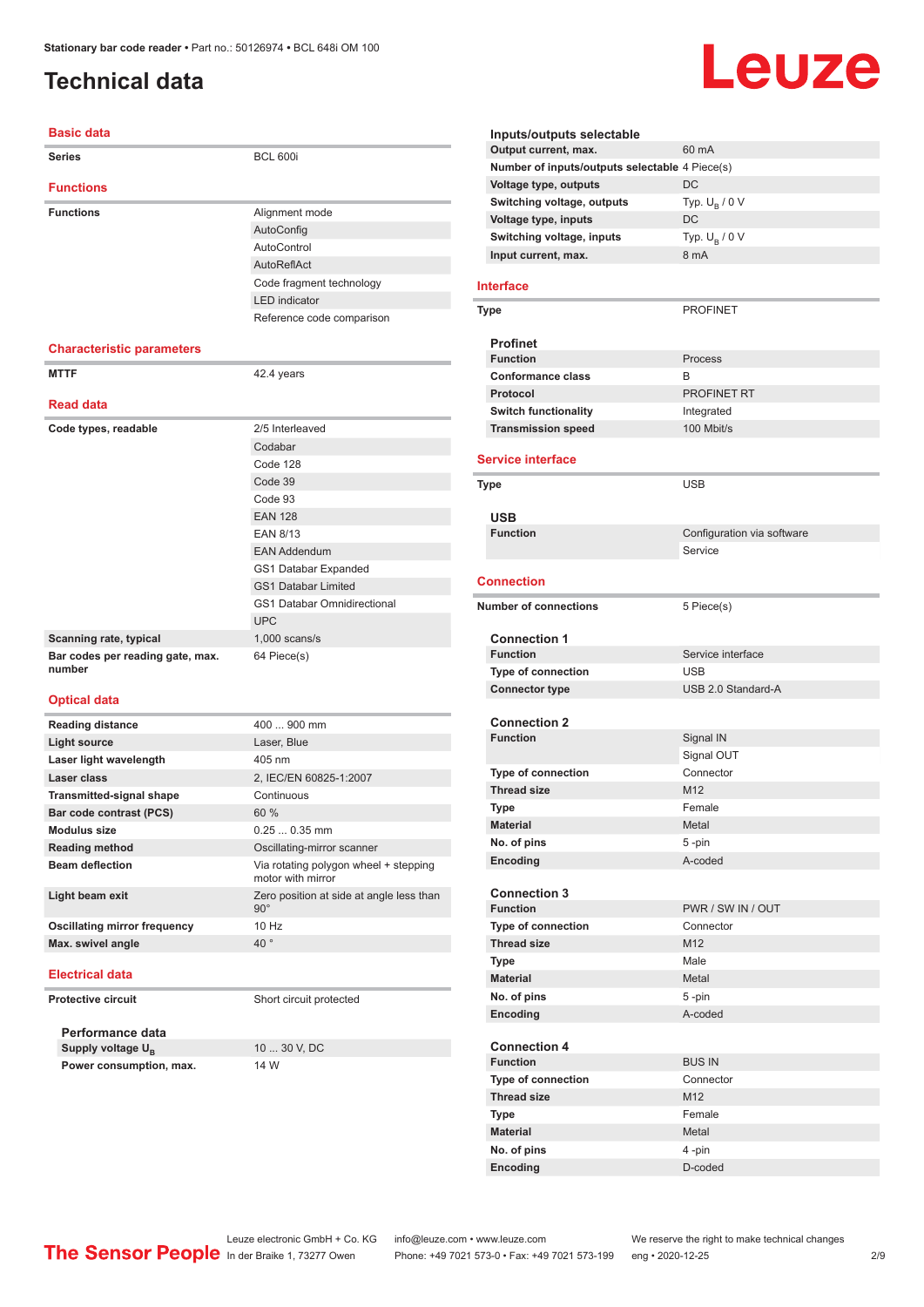### **Technical data**

#### **Connection 5 BUS OUT Type of connection Thread size** M12 **Type** Female **No. of pins** 4 -pin

#### **Mechanical data**

| Design                   | Cubic                        |
|--------------------------|------------------------------|
| Dimension (W x H x L)    | 173 mm x 84 mm x 147 mm      |
| <b>Housing material</b>  | Metal                        |
| <b>Metal housing</b>     | Diecast aluminum             |
| Lens cover material      | Glass                        |
| Net weight               | 1,500q                       |
| <b>Housing color</b>     | Red, RAL 3000                |
|                          | Silver                       |
| <b>Type of fastening</b> | Dovetail grooves             |
|                          | Mounting thread              |
|                          | Via optional mounting device |

#### **Operation and display**

| Type of display              | I FD                                                                       |  |
|------------------------------|----------------------------------------------------------------------------|--|
|                              | Monochromatic graphical display,<br>128x64 pixel, with background lighting |  |
| <b>Number of LEDs</b>        | 2 Piece(s)                                                                 |  |
| <b>Type of configuration</b> | Via web browser                                                            |  |
| <b>Operational controls</b>  | Button(s)                                                                  |  |
|                              | Via service interface                                                      |  |

# Leuze

#### **Certifications**

| Degree of protection                                               | IP 65                    |
|--------------------------------------------------------------------|--------------------------|
| <b>Protection class</b>                                            | III                      |
| <b>Certifications</b>                                              | c UL US                  |
| Test procedure for EMC in accordance EN 55022                      |                          |
| with standard                                                      | EN 61000-4-2, -3, -4, -6 |
|                                                                    | EN 61000-6-2             |
| Test procedure for shock in<br>accordance with standard            | IEC 60068-2-27, test Ea  |
| Test procedure for continuous shock<br>in accordance with standard | IEC 60068-2-29, test Eb  |
| Test procedure for vibration in<br>accordance with standard        | IEC 60068-2-6, test Fc   |
| <b>US patents</b>                                                  | US 6,854,649 B           |
| <b>Classification</b>                                              |                          |
| <b>Customs tariff number</b>                                       | 84719000                 |
| eCl@ss 5.1.4                                                       | 27280102                 |
| eCl@ss 8.0                                                         | 27280102                 |
| eCl@ss 9.0                                                         | 27280102                 |
| eCl@ss 10.0                                                        | 27280102                 |
| eCl@ss 11.0                                                        | 27280102                 |
| <b>ETIM 5.0</b>                                                    | EC002550                 |
| <b>ETIM 6.0</b>                                                    | EC002550                 |
| <b>ETIM 7.0</b>                                                    | EC002550                 |

#### **Environmental data**

| Ambient temperature, operation                      | 040 °C               |
|-----------------------------------------------------|----------------------|
| Ambient temperature, storage                        | $-20$ 70 °C          |
| Relative humidity (non-condensing)                  | 90%                  |
| Extraneous light tolerance on the bar<br>code, max. | $2.000\,\mathrm{lx}$ |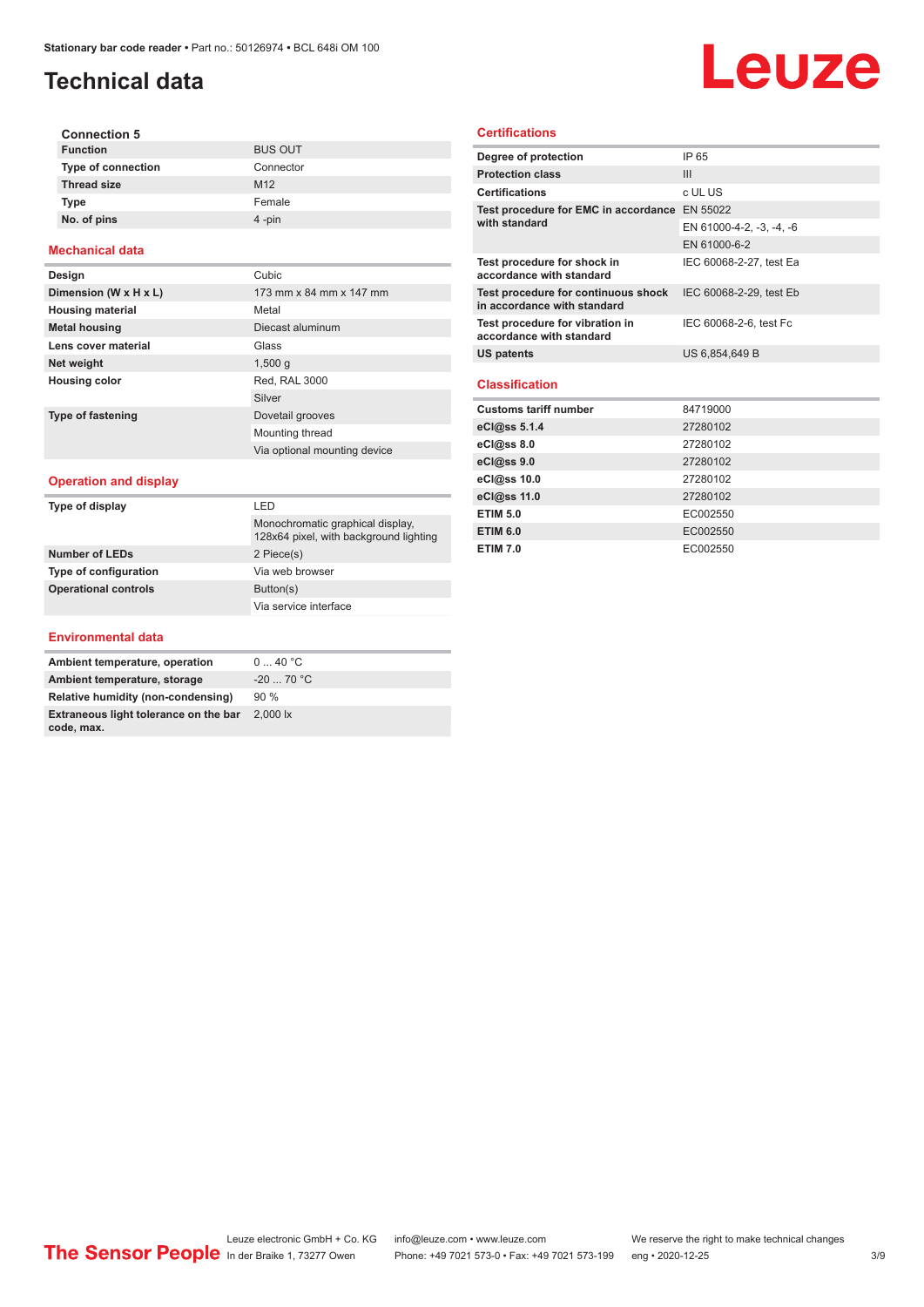### <span id="page-3-0"></span>**Dimensioned drawings**

All dimensions in millimeters



## **Electrical connection**

#### **Connection 1**

| Function              | Service interface  |
|-----------------------|--------------------|
| Type of connection    | <b>USB</b>         |
| <b>Connector type</b> | USB 2.0 Standard-A |

### **Connection 2**

| <b>Function</b>    | Signal IN  |
|--------------------|------------|
|                    | Signal OUT |
| Type of connection | Connector  |
| <b>Thread size</b> | M12        |
| <b>Type</b>        | Female     |
| <b>Material</b>    | Metal      |
| No. of pins        | $5$ -pin   |
| Encoding           | A-coded    |

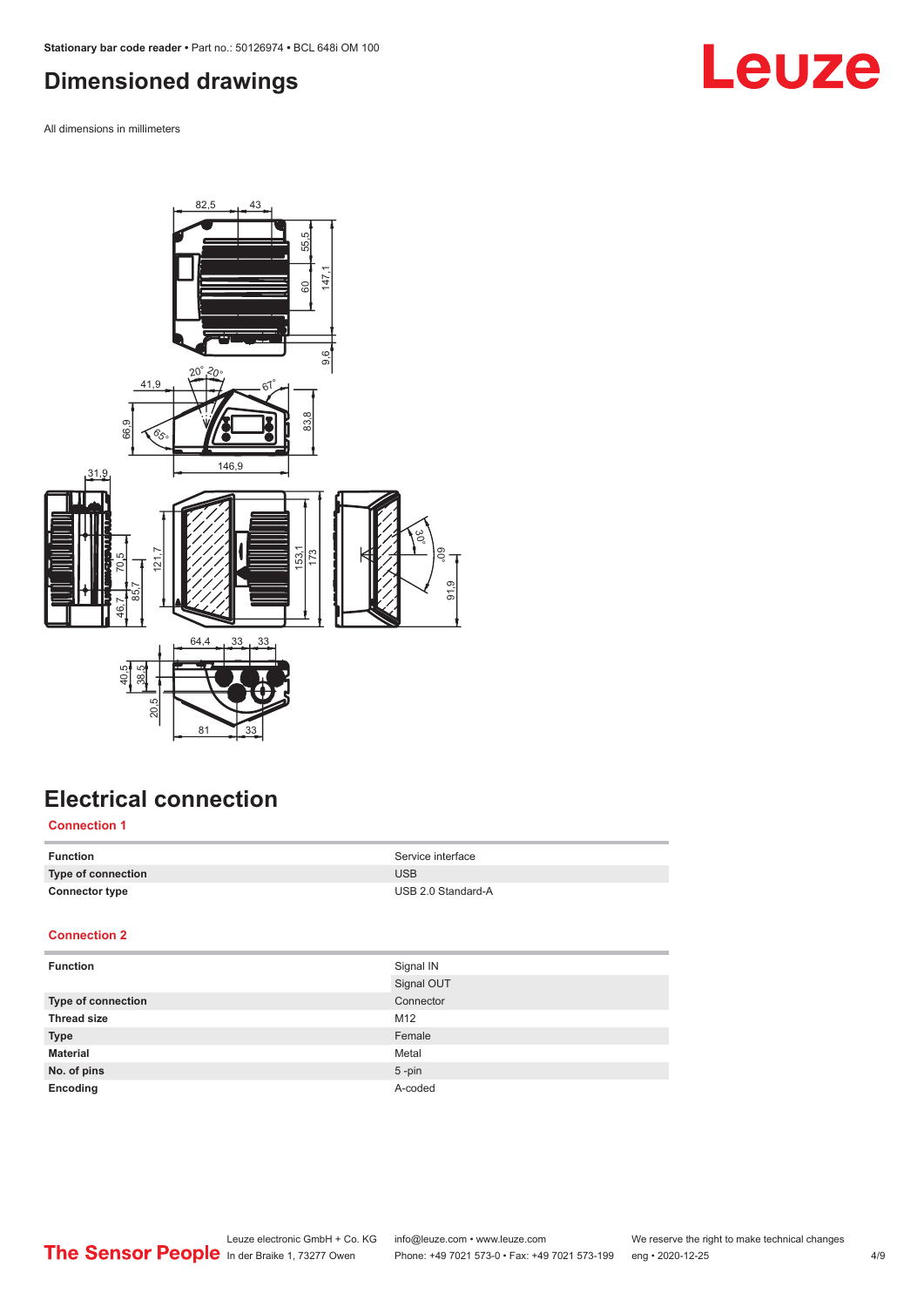### **Electrical connection**

### **Pin Pin assignment 1** VOUT **2** SWIO 1 **3** GND **4** SWIO 2 **5** FE

#### **Connection 3**

| PWR / SW IN / OUT |
|-------------------|
| Connector         |
| M12               |
| Male              |
| Metal             |
| $5 - pin$         |
| A-coded           |
|                   |

### **Pin Pin assignment**

| 1              | <b>VIN</b>        |
|----------------|-------------------|
| $\overline{2}$ | SWIO <sub>3</sub> |
| 3              | <b>GND</b>        |
| $\overline{4}$ | SWIO 4            |
| 5              | <b>FE</b>         |
|                |                   |

#### **Connection 4**

| <b>Function</b>    | <b>BUS IN</b> |
|--------------------|---------------|
| Type of connection | Connector     |
| <b>Thread size</b> | M12           |
| <b>Type</b>        | Female        |
| <b>Material</b>    | Metal         |
| No. of pins        | 4-pin         |
| Encoding           | D-coded       |

#### **Pin Pin assignment**

|                | TD+   |
|----------------|-------|
| $\overline{2}$ | $RD+$ |
| o<br>- 1       | TD-   |
| $\overline{4}$ | RD-   |
|                |       |

#### **Connection 5**

| <b>Function</b>    | <b>BUS OUT</b> |
|--------------------|----------------|
| Type of connection | Connector      |
| <b>Thread size</b> | M12            |
| <b>Type</b>        | Female         |
| <b>Material</b>    | Metal          |
| No. of pins        | 4-pin          |
| Encoding           | D-coded        |







**Leuze** 

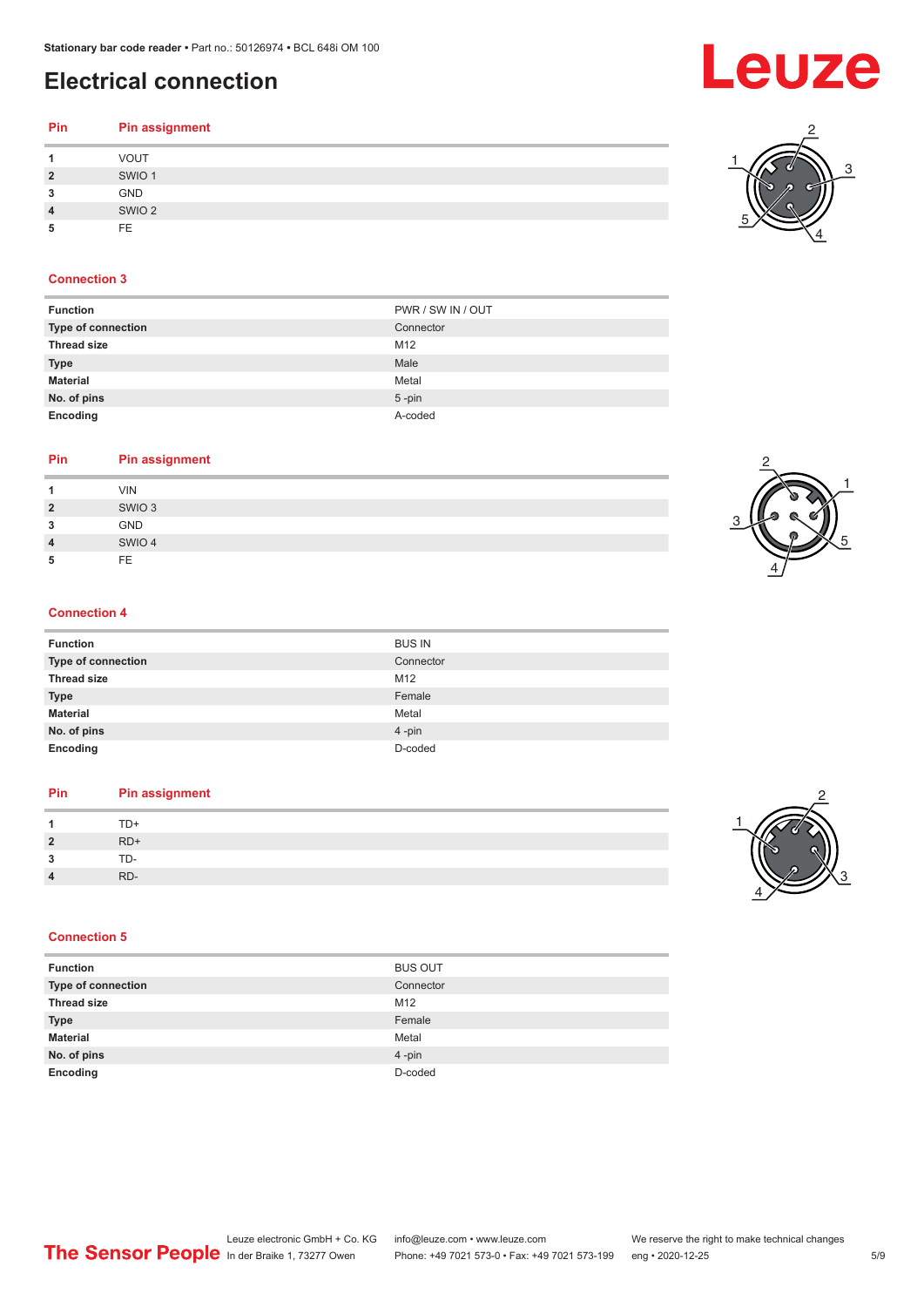### <span id="page-5-0"></span>**Electrical connection**

| TD+                     |
|-------------------------|
|                         |
| $RD+$<br>$\overline{2}$ |
| TD-<br>3                |
| RD-<br>4                |

### **Diagrams**

Reading field curve - Medium Density



y Reading field width [mm]

x Reading field distance [mm]

- 1 Module = 0.25 mm: 450 mm 750 mm (300 mm depth of field)
- 2 Module = 0.3 mm: 400 mm 800 mm (400 mm depth of field)
- 3 Module = 0.35 mm: 400 mm 900 mm (500 mm depth of field)

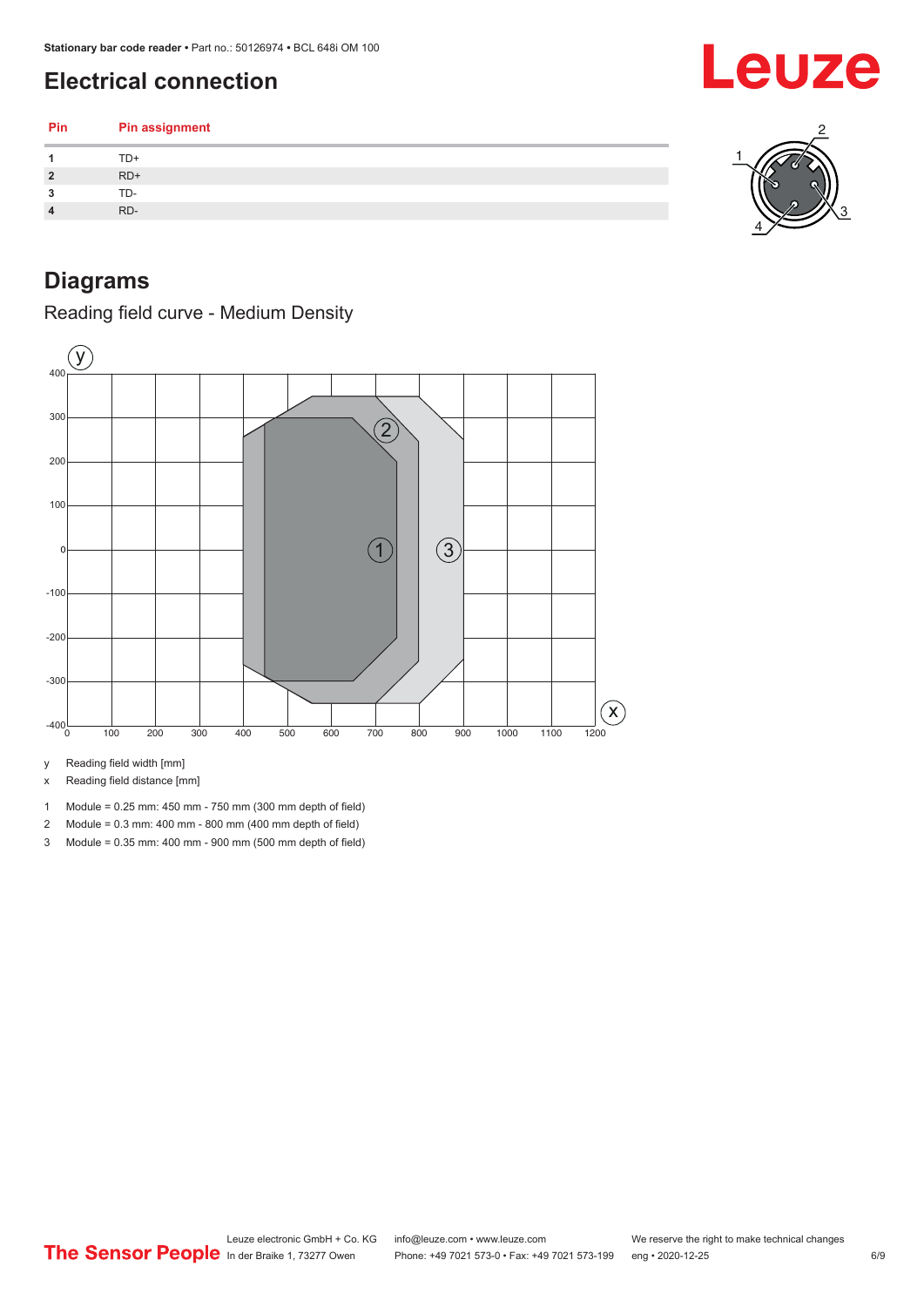### <span id="page-6-0"></span>**Diagrams**

### Reading field curve - Medium Density



z Reading field height [mm]

x Reading field distance [mm]

1 Module = 0.25 mm: 450 mm - 750 mm (300 mm depth of field)

2 Module = 0.3 mm: 400 mm - 800 mm (400 mm depth of field)

3 Module = 0.35 mm: 400 mm - 900 mm (500 mm depth of field)

## **Operation and display**

| LED            |            | <b>Display</b>           | <b>Meaning</b>            |
|----------------|------------|--------------------------|---------------------------|
| 1              | <b>PWR</b> | Off                      | No supply voltage         |
|                |            | Green, flashing          | Initialization            |
|                |            | Green, continuous light  | Device OK                 |
|                |            | Orange, flashing         | Service operation         |
|                |            | Orange, continuous light | Reset                     |
|                |            | Red, flashing            | Device OK, warning set    |
|                |            | Red, continuous light    | Device error              |
| $\overline{2}$ | <b>NET</b> | Off                      | No supply voltage         |
|                |            | Green, flashing          | <b>BUS</b> initialization |
|                |            | Green, continuous light  | Bus operation ok          |
|                |            | Orange, flashing         | Service mode              |
|                |            | Orange, continuous light | Reset                     |
|                |            | Red, flashing            | Communication error       |
|                |            | Red, continuous light    | Network error             |

Leuze electronic GmbH + Co. KG info@leuze.com • www.leuze.com We reserve the right to make technical changes<br>
The Sensor People in der Braike 1, 73277 Owen Phone: +49 7021 573-0 • Fax: +49 7021 573-199 eng • 2020-12-25 Phone: +49 7021 573-0 • Fax: +49 7021 573-199 eng • 2020-12-25 7/9

# Leuze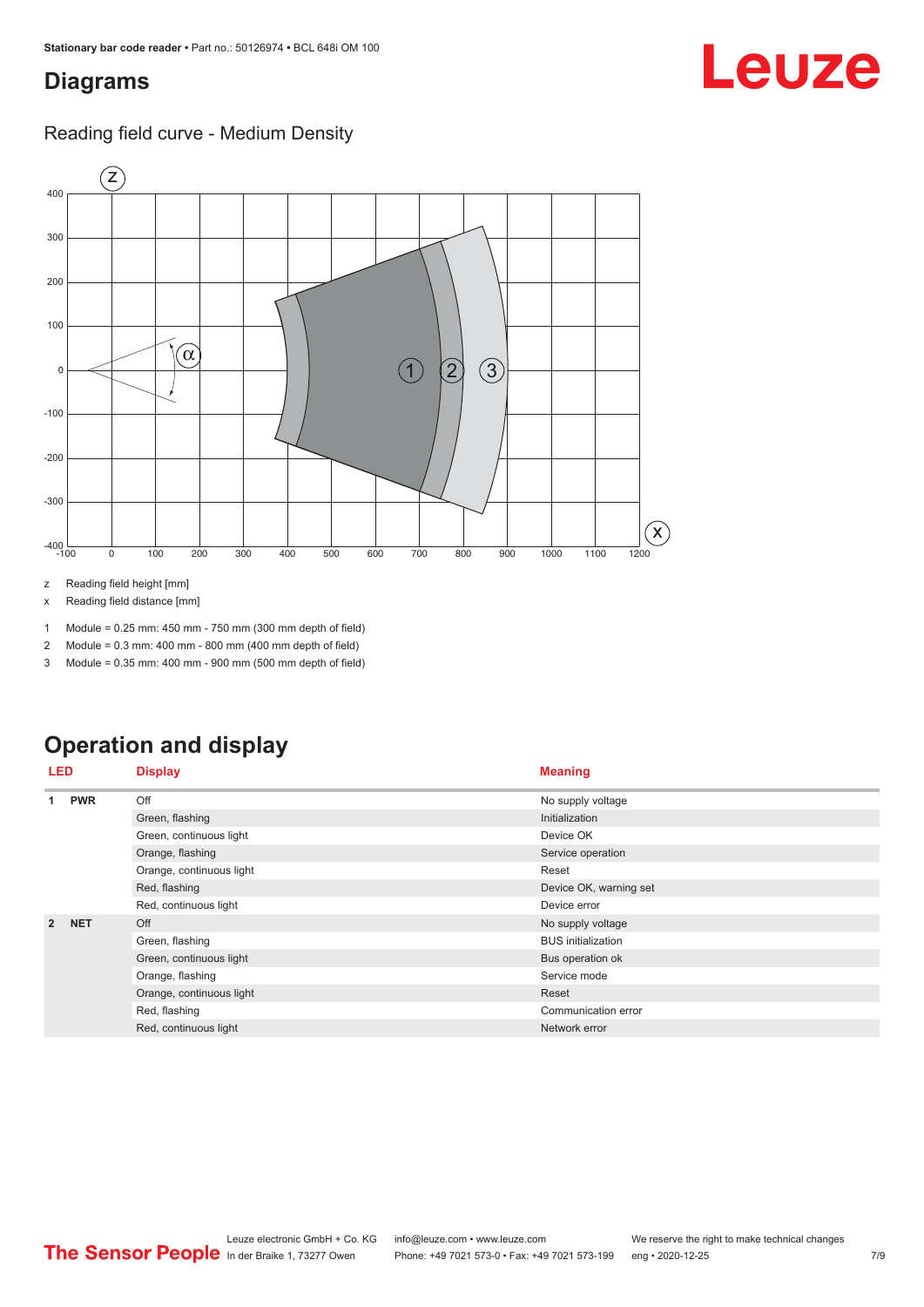### <span id="page-7-0"></span>**Part number code**

Part designation: **BCL XXXX YYZ AAA B**



| <b>BCL</b>  | <b>Operating principle</b><br>BCL: bar code reader                                                                                                                                           |
|-------------|----------------------------------------------------------------------------------------------------------------------------------------------------------------------------------------------|
| <b>XXXX</b> | Series/interface (integrated fieldbus technology)<br>600i: RS 232/RS 422/ RS 485 (multiNet master)<br>601i: RS 485 (multiNet slave)<br>604i: PROFIBUS DP<br>608i: Ethernet<br>648i: PROFINET |
| YY          | <b>Scanning principle</b><br>S: line scanner (single line)<br>O: oscillating-mirror scanner (oscillating mirror)                                                                             |
| z           | <b>Optics</b><br>N: High Density (close)<br>M: Medium Density (medium distance)<br>F: Low Density (remote)<br>L: Long Range (very large distances)                                           |
| AAA         | <b>Beam exit</b><br>100: lateral<br>102: front                                                                                                                                               |
| <b>BB</b>   | <b>Special equipment</b><br>H: with heating                                                                                                                                                  |
| <b>Note</b> |                                                                                                                                                                                              |
|             | $\&$ A list with all available device types can be found on the Leuze website at www.leuze.com.                                                                                              |

### **Accessories**

### Connection technology - Connection cables

|        | Part no. | <b>Designation</b>     | <b>Article</b>   | <b>Description</b>                                                                                                                                         |
|--------|----------|------------------------|------------------|------------------------------------------------------------------------------------------------------------------------------------------------------------|
| §<br>W | 50132079 | KD U-M12-5A-V1-<br>050 | Connection cable | Connection 1: Connector, M12, Axial, Female, A-coded, 5-pin<br>Connection 2: Open end<br>Shielded: No<br>Cable length: 5,000 mm<br>Sheathing material: PVC |

### Connection technology - Interconnection cables

|            |               | Part no. | <b>Designation</b>                     | <b>Article</b>        | <b>Description</b>                                                                                                                                                                                                               |
|------------|---------------|----------|----------------------------------------|-----------------------|----------------------------------------------------------------------------------------------------------------------------------------------------------------------------------------------------------------------------------|
| $D_0$<br>H | $\circ \circ$ | 50107726 | KB USB A - USB A                       | Interconnection cable | Suitable for interface: USB<br>Connection 1: USB<br>Connection 2: USB<br>Shielded: Yes<br>Cable length: 1,800 mm<br>Sheathing material: PVC                                                                                      |
|            |               | 50137078 | <b>KSS ET-M12-4A-</b><br>M12-4A-P7-050 | Interconnection cable | Suitable for interface: Ethernet<br>Connection 1: Connector, M12, Axial, Male, D-coded, 4-pin<br>Connection 2: Connector, M12, Axial, Male, D-coded, 4-pin<br>Shielded: Yes<br>Cable length: 1,000 mm<br>Sheathing material: PUR |